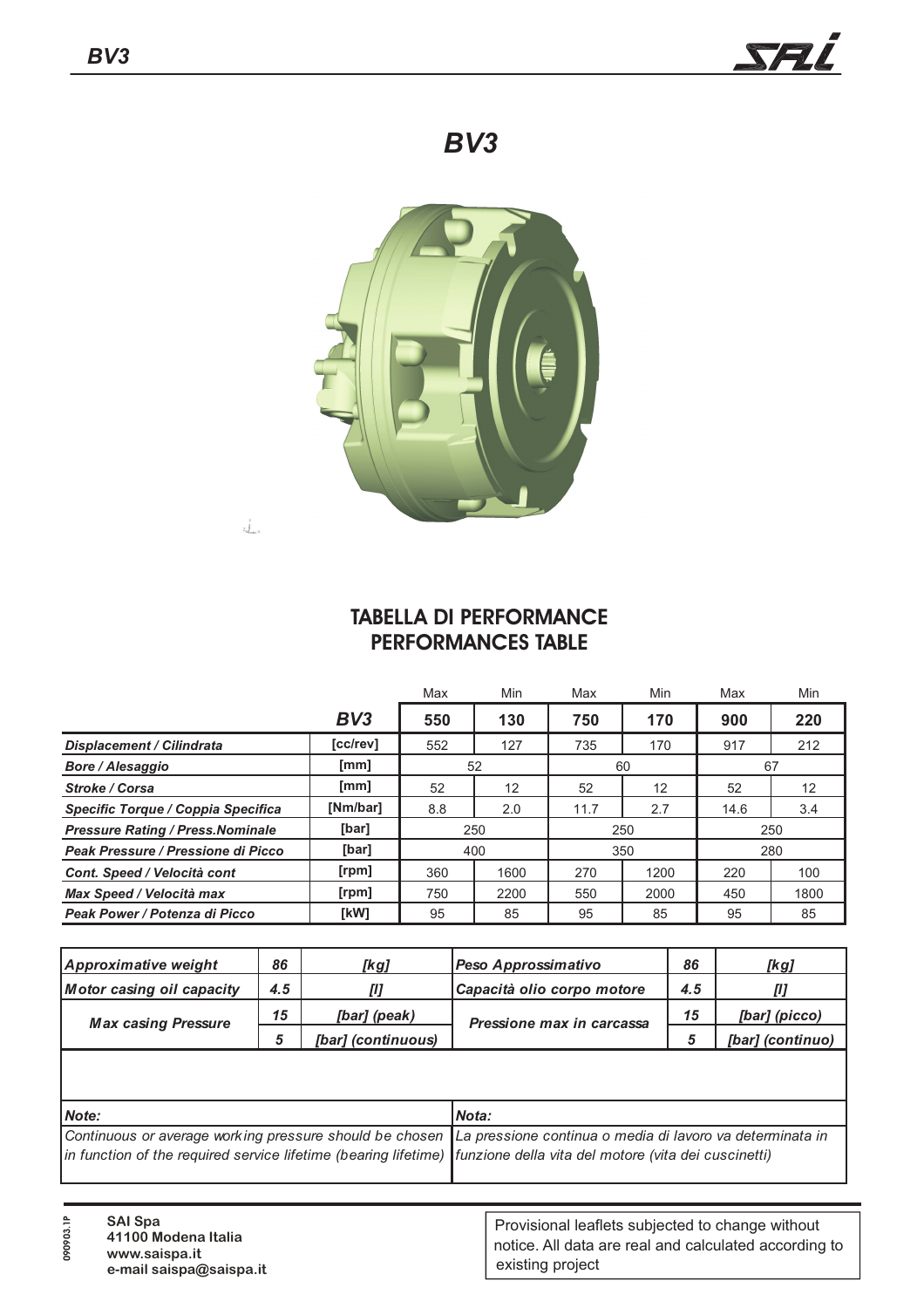

**DIMENSIONI D'INGOMBRO DIMENSIONAL DRAWING**



## **CALETTATURE SPLINE DATA**

.



**090903.1P**

090903.1P